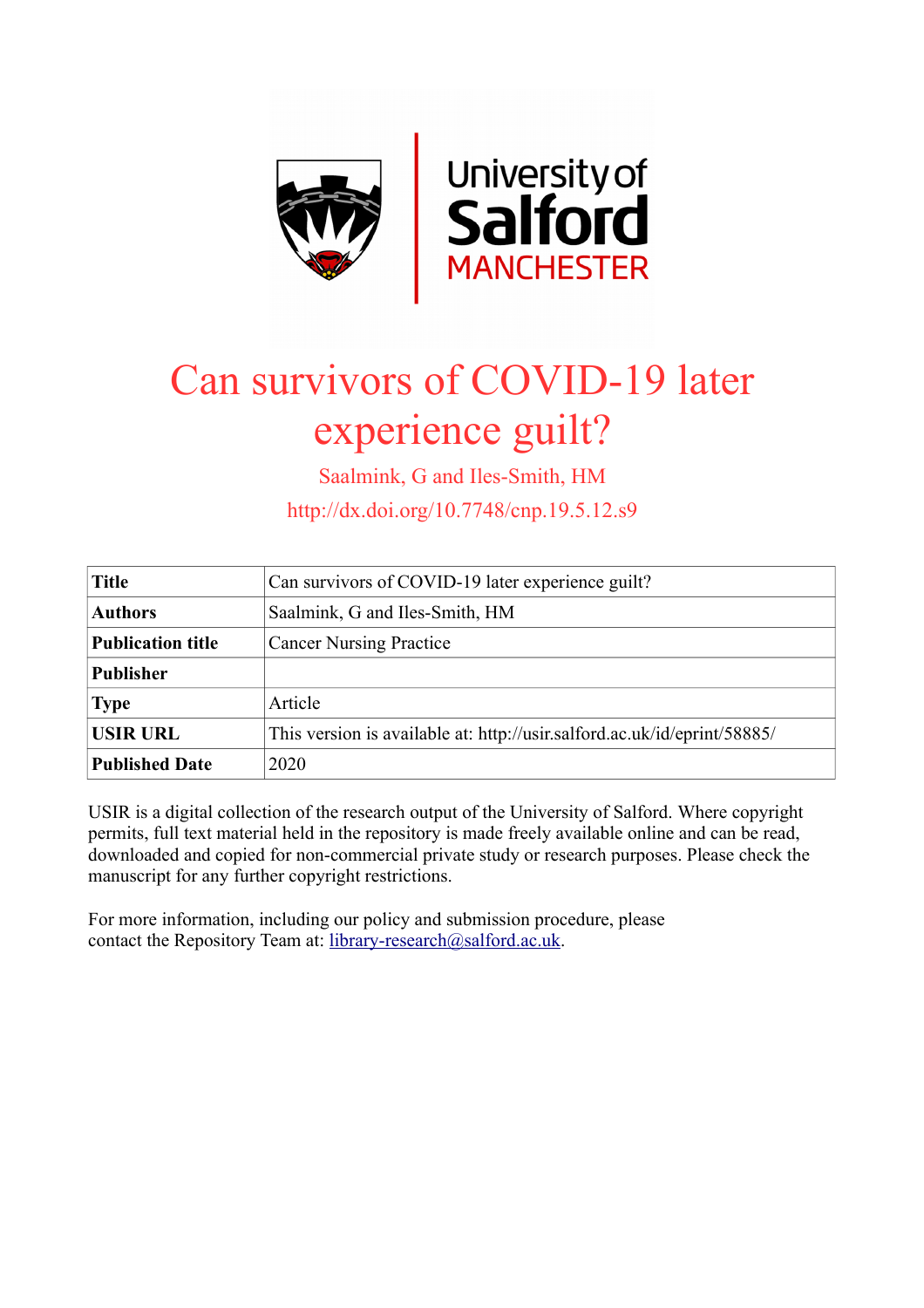## **Authors:**

Gwendolyn Saalmink, Oncology Research Nurse, Leeds Teaching Hospitals NHS Trust [\(gwendolyn.saalmink@nhs.net\)](mailto:gwendolyn.saalmink@nhs.net) Dr Heather Iles-Smith, Head of Nursing Research and Innovation, Leeds Teaching Hospitals NHS Trust/Honorary Clinical Associate Professor, University of Leeds [\(heather.iles-smith@nhs.net](mailto:heather.iles-smith@nhs.net) )

## **Is survivor guilt from COVID-19 an enigma?**

## Word count 789

Since the beginning of the Covid-19 pandemic, the UK government has prioritised research into effective treatments as part of the Coronavirus Action Plan. As two research nurses, one normally working in Oncology and the second a senior nurse manager with Cardiology research experience, both authors responded to the crisis by contributing to the set up and delivery of Covid-19 studies within our Trust. Covid-19 studies were opened in record time to investigate various treatments that experts believed may be effective in treating patients most severely affected.

As part of one trial, six patients were followed up (after discharge) by telephone to identify continuing symptoms. During these follow ups all patients reported an improvement in their Covid-19 symptoms, although some had on-going respiratory problems.

Patients also reported feelings of disbelief in their recovery. Anecdotally, some patients expressed the belief that being part of the clinical trial had saved their life. One patient expressed gratitude for being approached for the trial and strongly believed she would not have survived otherwise. Of the five patients (one died) followed-up, four questioned why they had survived when so many had died. They also experienced levels of anxiety following discharge, with some reporting being too anxious to leave their house, meet with other people or attend hospital. Although this article involves only a small number of patients and doesn't describe a robust research methodology, the experiences of these patients are worthy of sharing anecdotally to prompt discussion. It is possible that these patients are experiencing a form of anxiety, such as survivor guilt.

Survivor guilt is a well-documented phenomenon in trauma and natural disasters. First identified in the 1960s, it is a significant symptom of post-traumatic stress disorder (PTSD) and is defined as a mental health condition occurring when a person believes they have done something wrong by surviving a traumatic event when others did not.

The significance of survivor's guilt in context of a pandemic is underreported. Within the context of Covid-19 with significant death rates worldwide, one might consider that reports of survivor guilt are not surprising. However, the belief of patients that being part of a Clinical Trial has playing a significant role in their survival is an interesting concept and is new to the authors. As experienced research nurses working in cancer research and acute cardiology, where patients receive life-saving